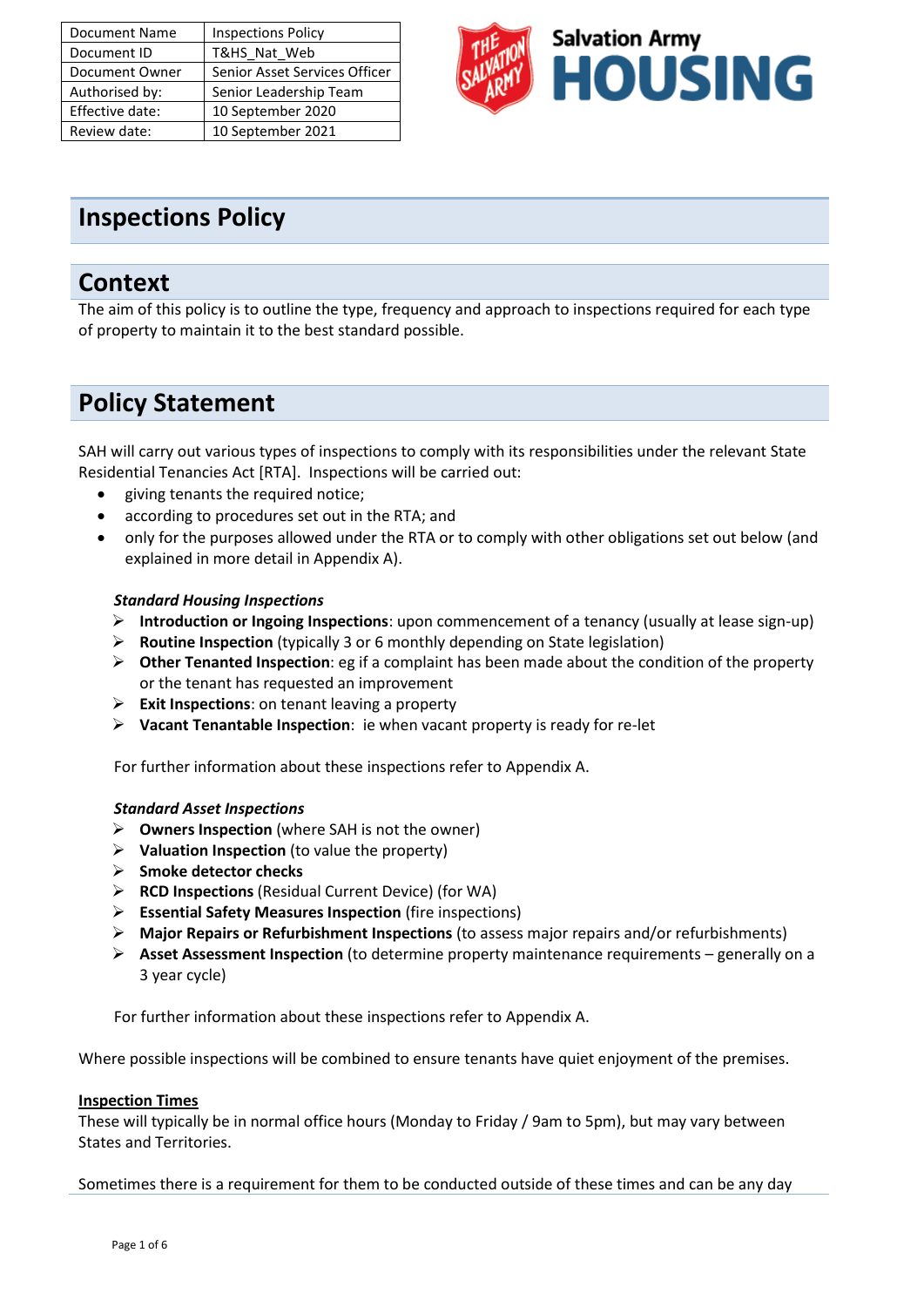| <b>Document Name</b> | <b>Inspections Policy</b>     |
|----------------------|-------------------------------|
| Document ID          | T&HS Nat Web                  |
| Document Owner       | Senior Asset Services Officer |
| Authorised by:       | Senior Leadership Team        |
| Effective date:      | 10 September 2020             |
| Review date:         | 10 September 2021             |



(except a public holiday) between the hours of 8am and 6pm (excludes Sunday).

## **Tenant Responsibility**

A tenant is legally required to provide access to the premises when the appropriate notice has been provided. Failure to do so is a breach of the tenancy agreement and could lead to tribunal action. If access is not permitted, SAH may issue a Breach of Duty Notice and if necessary, apply to the relevant State tribunal for a Compliance Order.

It is preferable that the tenant or their representative will be present at the date and time agreed. However, if the tenant is not home, access will be gained using a master key or a locksmith will be engaged if required.

### **Support Workers**

If the tenant has a Support Worker, that Support Worker may be invited to attend the inspection.

## **Inspection Notice**

For an inspection initiated by SAH, notice will be given in writing in line with state legislation. An inspection can also be undertaken by arrangement if requested by a tenant.

## **By agreement**

SAH can conduct an inspection at any time by agreement with the tenant. Entry to the property will be in line with the relevant state tenancies act.

### **By notice**

Notice of Inspection will be sent to the tenant by SAH in writing (including email if applicable) outlining details of the inspection. Typically, a notice will be issued at least seven (7) days (allowing for delivery method) before an inspection is due to occur. In some urgent cases notice maybe given 24 hours' in advance (allowing for delivery method). Specific timeframes are set out in State based RTAs.

When an inspection is arranged the tenant must always be provided with:

- reason for the inspection,
- date of inspection,
- time of inspection (this maybe a time range),
- landlord details,
- who will attend (subject to change),
- contact person and their details,
- areas where access will be required,
- advise that if a tenant (or nominated representative) is not available, access will be gained with the use of a master key or locksmith.

# **Scope**

The policy applies to all properties managed by SAH.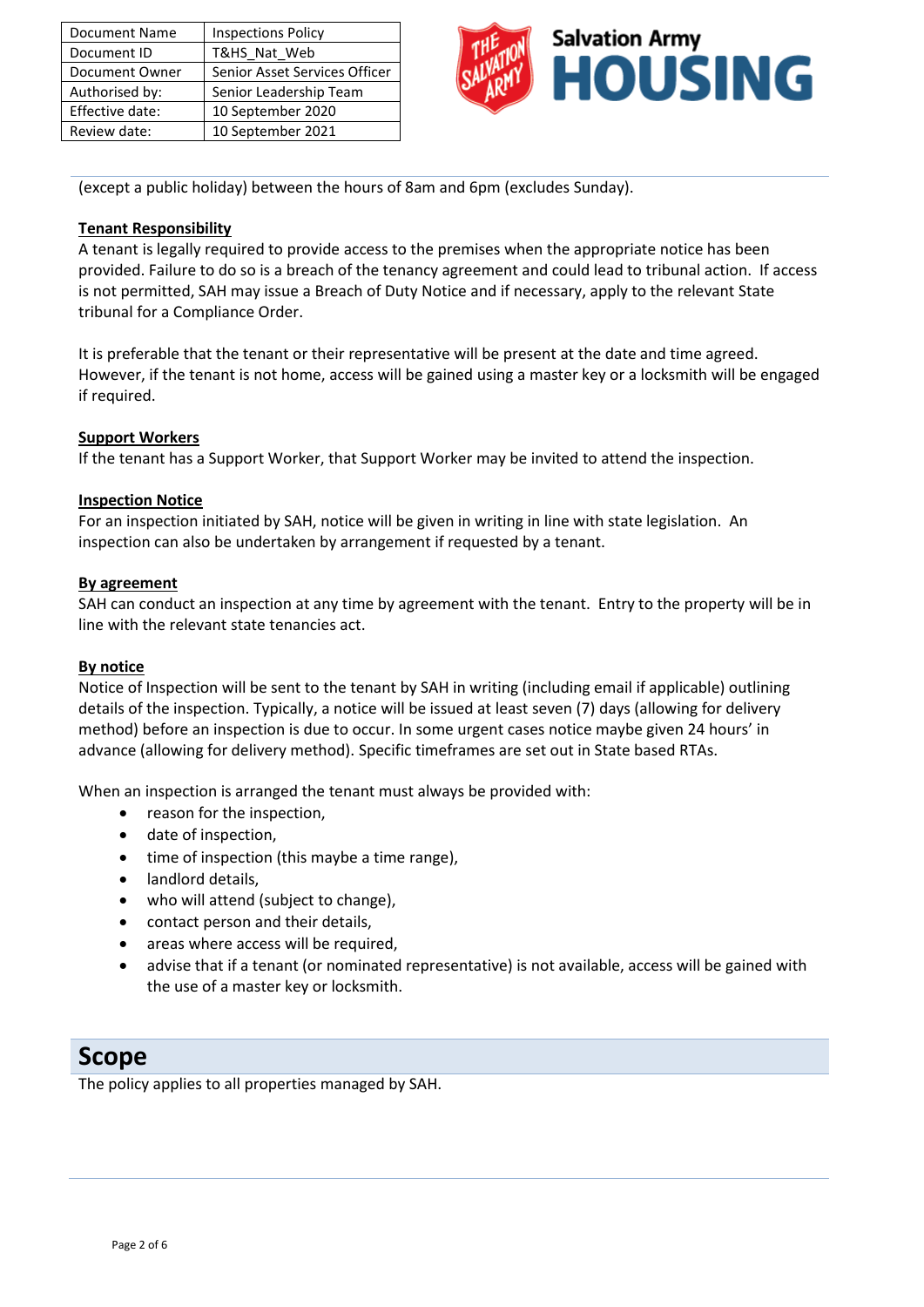| <b>Document Name</b> | <b>Inspections Policy</b>     |
|----------------------|-------------------------------|
| Document ID          | T&HS Nat Web                  |
| Document Owner       | Senior Asset Services Officer |
| Authorised by:       | Senior Leadership Team        |
| Effective date:      | 10 September 2020             |
| Review date:         | 10 September 2021             |



# **Definitions**

 $n/a$ 

# **Related legislation, policies and or procedures**

- Residential Tenancies Act Victoria 1997
- Residential Tenancies Act South Australia 1995
- Residential Tenancies Act Western Australia 1987
- Residential Tenancies Act NSW 2010
- Residential Tenancies and Rooming Accommodation Act QLD 2008
- Residential Tenancies Act A.C.T 1997
- Residential Tenancies Act Tasmania 1997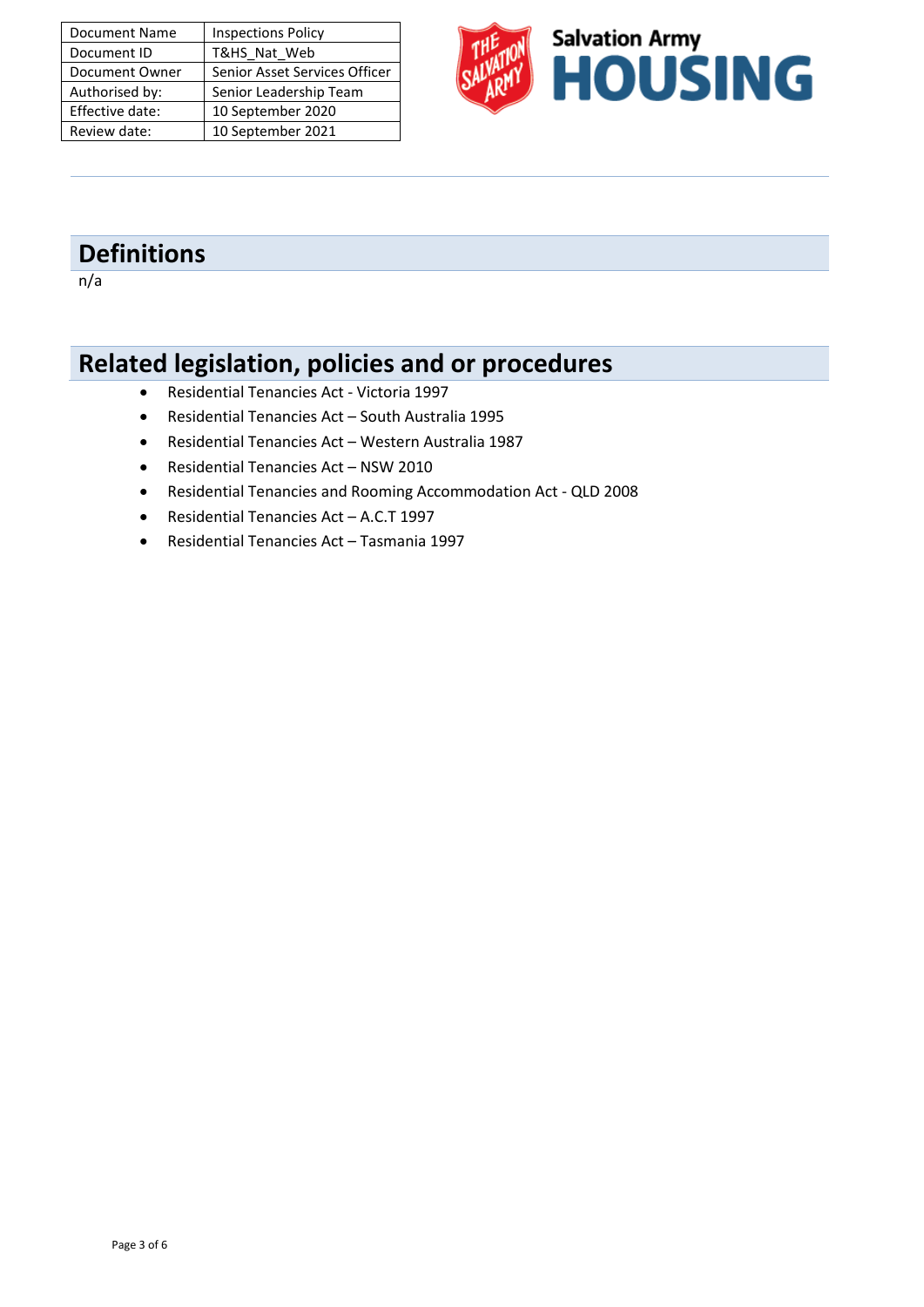

# **APPENDIX A**

### **HOUSING INSPECTIONS**

### **Introduction/Ingoing Inspection**

These are conducted at the start of a tenancy, prior to or at lease signup or during the first three months of tenure so that the tenant can be provided an ingoing condition report with their tenancy paperwork. Specific timeframes are as per State RTAs. The ingoing inspection and condition report detail the condition of the property and any furniture on commencement of the tenancy. The report is provided to the tenant who must review the report and return to the tenancy worker within 7 days (3 days in Tasmania) agreeing to the comments and condition or providing additional comments. Tenants who provide additional comments are advised to keep photos of any discrepancies in the report.

### **Routine Inspection**

All properties will be inspected between (3) three to six (6) months from the start of a tenancy. They will repeat on a 3 or 6 monthly cycle (State dependant) and will not exceed 4 in a calendar year.

During this inspection Housing Workers will check off the Property Condition Report and detail any responsive works required on the property.

Housing Workers will also check the condition of completed and on-going maintenance works (responsive, contracted garden contractors etc.) where applicable.

They will also seek feedback from the tenant(s) residing at the property on contractor performance.

### **Other Tenanted Inspection**

It may be necessary to inspect a property for other reasons  $-e.g.$  if a complaint has been made about the condition of the property.

#### **Exit Inspection**

Where possible a Pre exit Inspection will be carried out prior to the property being vacated. Otherwise all properties are inspected upon vacancy and property status becoming Vacant Untenable (VUT). At this time, Housing Workers will ascertain:

- a. Whether there are goods left behind that need to be processed;
- b. If the property is in the same condition as per the Property Condition Report less fair wear and tear;
- c. If chattels (white goods, furniture, small goods etc.) listed on the Property Condition Report are still present;
- d. If locks need to be changed and/or keys replaced;
- e. If monies owed to the tenant including Bond can be released based on the outcomes of 'a', 'b', 'c' or 'd' above;
- f. Any responsive maintenance that maybe required and if it needs to be undertaken before re-tenanting property; and
- g. Any chattels (white goods, furniture, small goods etc.) that may be required only when applicable.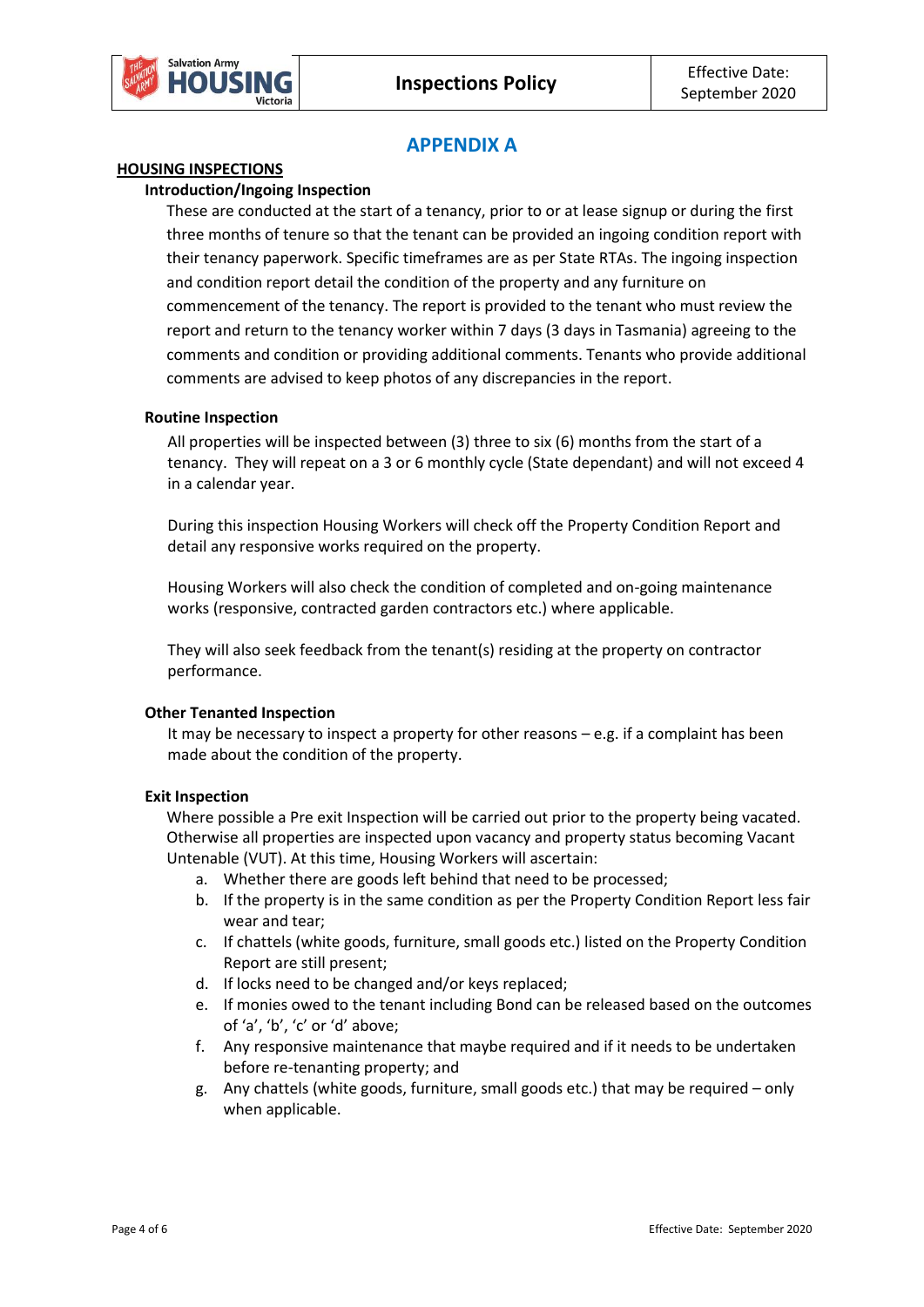

#### **Vacant Tenantable Inspection**

Inspections will be undertaken prior to a property status being changed to Vacant Tenantable (VT) and a sign-up arranged. The purpose is to ensure a property is in good condition and tenantable which will include any items identified in the Exit Inspection.

#### **ASSET INSPECTIONS**

#### **Owners Inspection**

This is where the property is not owned by SAH and the owner wishes to conduct an inspection. These inspections will be undertaken within the relevant state tenancy agreement and will always be done with relevant notice provided.

#### **Valuation Inspection**

This is where the property has a complete inspection for the purposes of ascertaining its monetary value. These can only be conducted once per calendar year.

#### **Smoke Detector Inspection**

This is where the property has a domestic smoke detector that requires annual testing and/or battery change.

#### **RCD Inspection (W.A only)**

All properties in Western Australia are required to have a residual current device in the electrical switchboard which requires annual testing

#### **Essential Safety Measures** (**ESM) Inspection**

These inspections are typically called Fire Inspections.

These are required where a building has multiple units or tenancies and would typically be triggered by the inclusion of any of the following items listed below and commonly detailed on the Certificate of Occupancy;

- o active fire monitoring (smoke or heat detectors etc.)
- o active fire suppression or firefighting systems (sprinklers, wet risers etc.)
- o critical passive fire and smoke control systems (fire doors, smoke seals etc.)
- o shared ventilation system(s) (smoke extraction, heating, cooling, air movement etc.)
- o Personal fire suppression equipment (fire extinguisher(s) etc.)

This inspection is conducted by specialist contractors as prescribed with test and service protocols. On occasion depending on the inspection type or results of system test(s) access into a tenantable area may be required to complete a visual or manual inspection or service/repair.

#### **Major Repairs or Refurbishment Inspection(s)**

Where a major repair or refurbishment is being considered or delivered, inspections must be conducted by suitably qualified person(s) to support the following activities:

- o Assess and scope work(s),
- o Quote/price work(s),
- o Carryout work(s),
- o Manage, monitor and inspect work(s).

The purpose of these inspections is to ensure that when considering and conducting significant work(s), that it is done in such a way to minimize tenant disruption and maximise